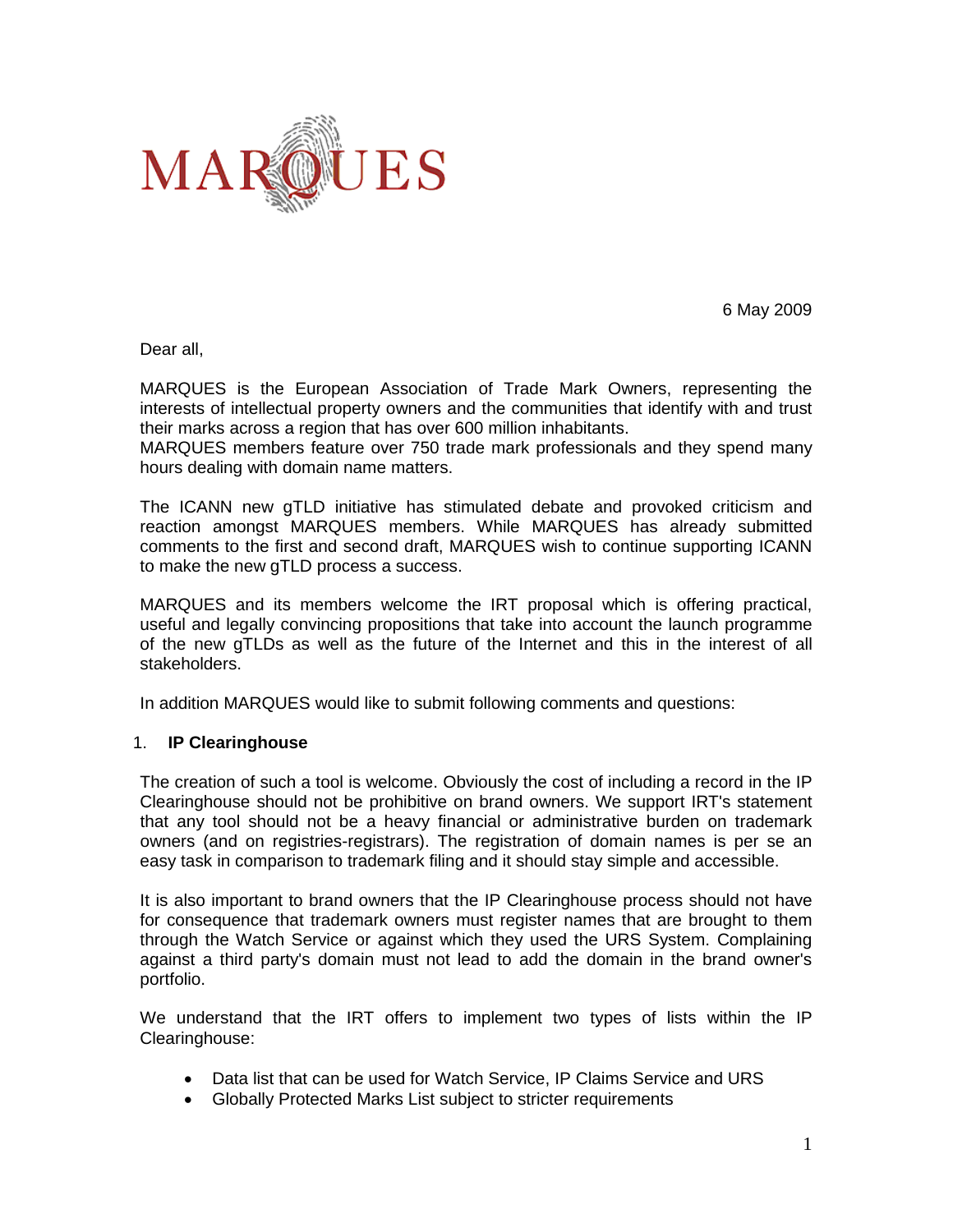- 1.1. **Watch Service**: The watching service throws up questions about the correlation between a domain name and a trade mark in the IP Clearinghouse. We would favor using confusing similarity as the threshold instead of the "corresponding term". We also wonder whether typo errors or variations are included (e.g. is RABIT the corresponding term for RABBIT?)
- 1.2. **IP Claims Service:** We ask the IRT to precise whether a combined trademark (logo or additional words) falls under the definition of an "identical match". We would like IRT to precise the details of the notice sent to registrants and brand owners. What is foreseen: a fee paid upon notice? Will this service be included in the fee paid to add the trademark in the List or will there be a "common" fee to be paid to the ICANN before the first gTLD application round?
- 1.3. **Globally Protected Marks List:** MARQUES supports its application to both the top and second levels. With such a tool we would target the new gTLDs and solve a real problem: the main issue for brand owners with the introduction of the new gTLDs is not (only) the registration of the brand as gTLD, but the fresh registration of the brand under all new extensions.
	- 1.3.1. One of the requirements is the ownership of 200 trademark registrations of national effect at least in 90 countries. Does this include marks combined with device, colors, as well as any other words (eg. BLUE RABBIT, RABBIT with device)?

In Appendix One page 12/14, we suggest to include "graphical elements" to the definition of "Variations of the rights".

- 1.3.2. The requirement on the registration of second level domains in 50 TLDs is satisfying. If the GPM is RABBIT, does <rabbit-promotion.com> count as a domain? What about the domains registered under several second level of extensions like .co.uk, .me.uk, etc. Does it count as 1 or 2 domains?
- 1.3.3. The third requirement is very difficult to provide. It is a trademark law principle that a well-known trademark is a trademark with a reputation for certain type of products or services. There are very few trademarks that benefit from a reputation covering any kind of products. Furthermore the notion of "well-known trademark" varies according to the local legislation.

The alternative proof of well-known character is agreeable, but it is necessary to precise what is understood under "three different courts". Does it imply 3 different countries? Decisions from the Highest Instance?

1.4. **Further comments:** There is an issue with the matching of trade mark records to IDN domains because in many languages one sound can represent a concept or a word. Indeed there is a huge potential for massive misunderstanding and disruption in the future relates to non-Latin alphabet renderings of domain names which assimilate or pose as either registered or unregistered trade marks.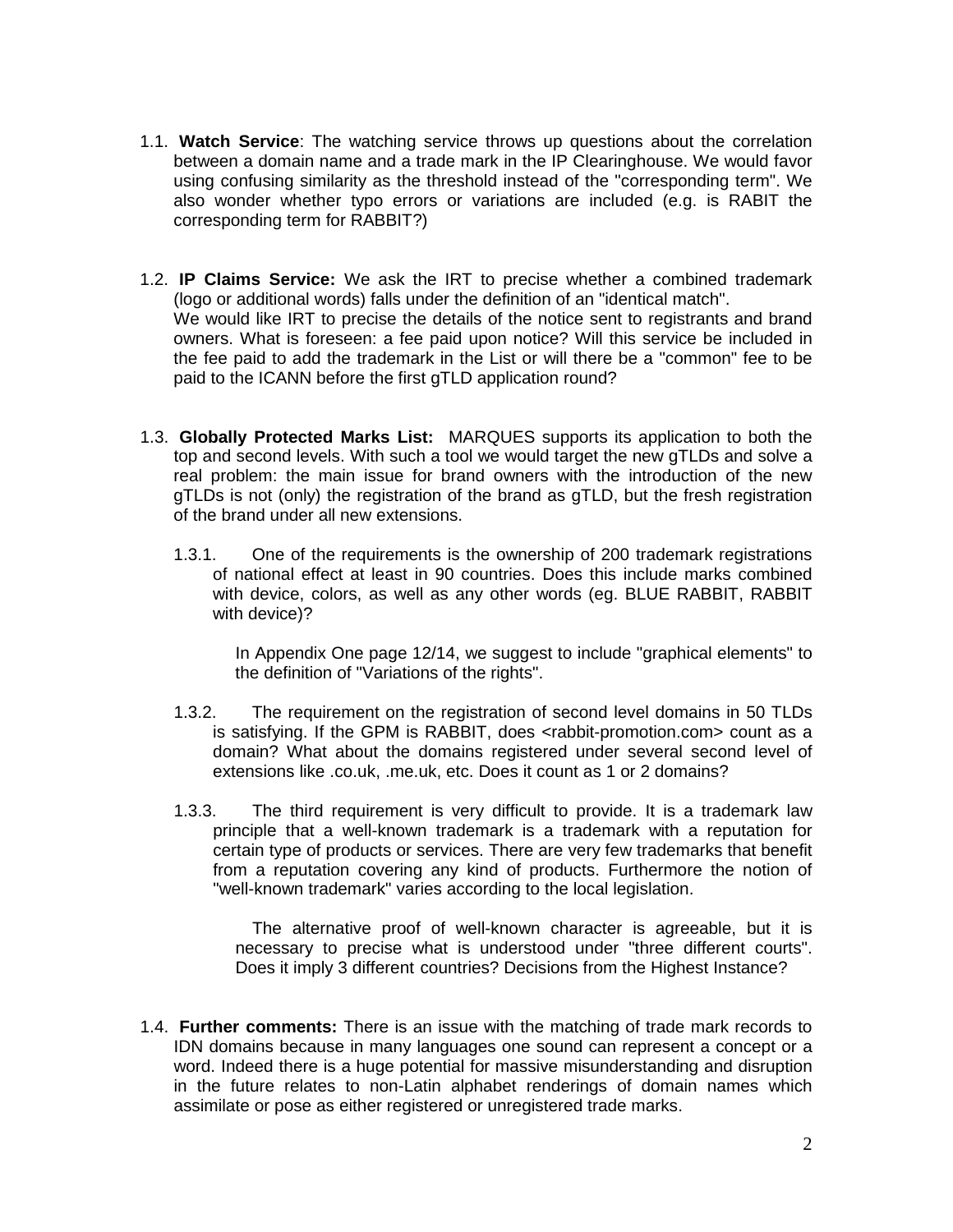In particular in Chinese language a number of different formulations of Chinese characters can all reproduce the same sound and it is possible to see problems of protection and control when applying this difficulty to IDN programmes. In addition infringers take Latin alphabet rendered famous names or word marks and convert them into Chinese characters with the same or a very similar sound and register them as trade marks, domain names or Chinese keywords. Clearly an availability of Chinese character IDN would enable the proprietor of the infringing Chinese character mark – which by this time may well be a Well Known Trade Mark in its own right – to register in a way which will not enable the foreign Latin alphabet mark proprietor to object.

## 2. **URS System**

MARQUES supports this very innovative tool because it could enable brand owners to react swiftly against clear misappropriation of domain names and decrease the costs of defense of their brands. We note that URS has similar effects than UDRP, except the fact that the complainant cannot recover the name once the complaint is granted (no transfer).

The cost of filing a URS (Uniform Rapid Suspension claim) should not be prohibitive. This could be perhaps subsidized by the Registries, Registrars or indeed ICANN. We also would like to point to the experience of Nominet who charge £200. We think that a fee of USD 100-300 would be acceptable to brand owners.

Legacy is of foremost importance: fair notice and opportunity to answer make the process a "legal" tool which comply with most law principles.

Additional questions/comments:

- What are the real benefits of pre-registration? Where should the trademark owner preregister? Who receives the fee (Registry?)?

- Notice per email and certified letter are enough. As WHOIS data must be accurate, mail address must be correct and someone should pick up the mail (business standard rule).

- Number of domain name registrations: about 15-20 should be sufficient.

3. **Whois Model:** We agree with the proposal that it should be implemented at Registry level and not at a Registrar level. It should be the policy of the Registry to show a full Whois and registrars should also be under the obligation of providing the information too.

If any specific data, such as email or phone (to avoid spam and so on), is not showed there should be a way for a legitimate enquirer to obtain the information on a reasonable length of time and speed.